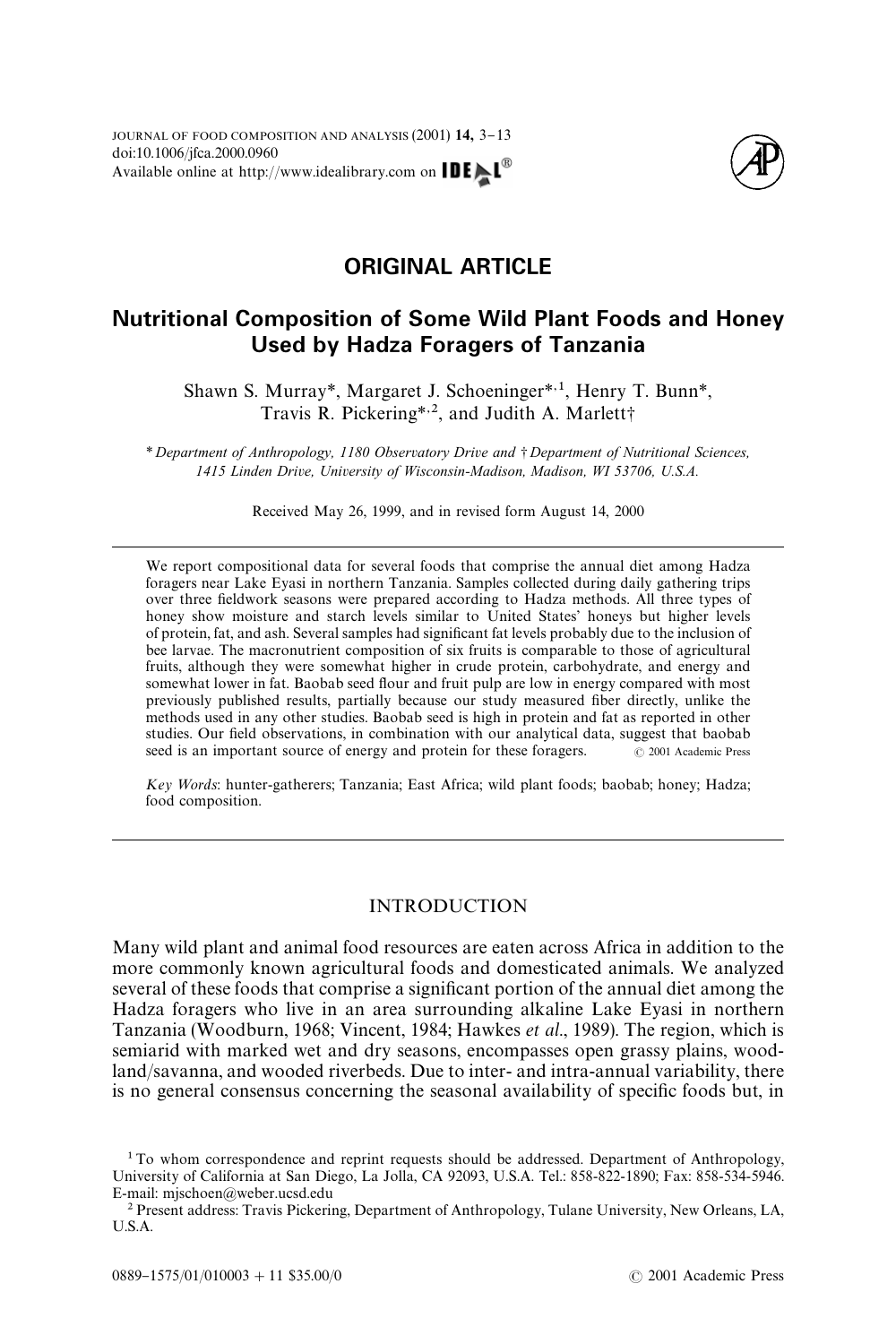#### 4 MURRAY *ET AL*,

general, large animals, baobab (*Adansonia digitata*) fruit pulp and seeds, a few berry species, and a little honey are available during the dry season. Small animals, tubers, most fruits, baobab seeds and the majority of honey are available during the wet season [\(Woodburn, 1968; Vincent, 1984;](#page-10-0) Bunn *et al*[., 1988;](#page-9-0) O'[Connell and Hawkes,](#page-10-0) [1988;](#page-10-0) [Hawkes](#page-9-0) *et al*., 1989).

Baobab [\(Prentice](#page-10-0) *et al*., 1993; Yazzie *et al*[., 1994; Nordeide](#page-10-0) *et al*., 1996) is eaten opportunistically by several foraging and agricultural people across eastern and southern Africa. Yet, previous reports on baobab pulp and seeds from other regions [\(Busson, 1965;](#page-9-0) [Wehmeyer, 1966;](#page-10-0) Nour *et al*[., 1980;](#page-10-0) [Addy and Eteshola, 1984;](#page-9-0) [Obizoba](#page-10-0) [and Amaechi, 1993; Saka and Msonthi, 1994; Salami and Okezie, 1994;](#page-10-0) [Yazzie](#page-10-0) *et al*., [1994](#page-10-0); Addy *et al*[., 1995;](#page-9-0) Glew *et al*[., 1997\)](#page-9-0) include markedly inconsistent compositional data. The single study of Hadza foods [\(Vincent, 1984\)](#page-10-0) reports on various species of tubers which also show inconsistent nutrient composition. Little is known about the macronutrients or energy provided by most of the fruits and of the honeys that are major non-meat foods for the Hadza during much of the year. Our aim was to provide such data.

A series of recent papers has begun to detail the nutritional contributions of wild foods in West Africa (Yazzie *et al*[., 1994;](#page-10-0) Glew *et al*[., 1997;](#page-9-0) Cook *et al*[., 1998\)](#page-9-0). The following is one of the first to provide such data for East Africa (see also [Uiso and](#page-10-0) [Johns, 1996\).](#page-10-0) The significance of the results should apply to other groups in the region, since the area is marginal for agriculture, and commonly, there are periods of crop failure and animal die-offs in severe dry seasons. In a nearby, similarly marginal, agricultural region in north-central Tanzania, the Sandawe experienced at least 20 years of significant food shortage in a 100 year period, and their knowledge of indigenous foods has been credited for their survival [\(Newman, 1975\).](#page-9-0)

## METHODS

#### *Field Collection*

Plant and honey samples and processing information were collected during daily gathering trips in wet and dry seasons of 1993, 1994, and 1997. Samples obtained for analysis are representative of foods typically consumed by group members and reflect a significant number of foods eaten by the Hadza, with the exception of meat and tubers. Because food is not always abundant, the amount of sample available for collection was frequently limited. Our analyses were limited to the portion normally consumed as prepared by the Hadza.

Individual samples from 11 indigenous foods were obtained for analysis: honeys from three different types of bees, six fruit species, baobab fruit pulp, and a flour made from the baobab seeds dispersed throughout the fruit pulp. The edible portion of the 6}8 inches baobab fruit is surrounded by a hard, green shell covered by short hairs that feel similar to those covering agricultural peaches. Inside the shell is the pulp, a dry and chalky tissue that is usually consumed straight from the pod but is sometimes crushed and mixed with water. Baobab pulp was collected in the field by scraping the fruit flesh from the shell-like pod. The seeds were removed from the pulp by hand, crushed with a stone and winnowed on the surface of a dried animal hide to remove seed coats from the flour (see [Fig. 1\)](#page-2-0). The Hadza eat the flour dry or mixed with a little water. Our analyses were limited to seed flour produced in the Hadza manner. The Hadza also obtain undigested seeds from baboon dung piles beneath baobab trees (our unpublished data) which they wash, sun-dry and pound into #our as above.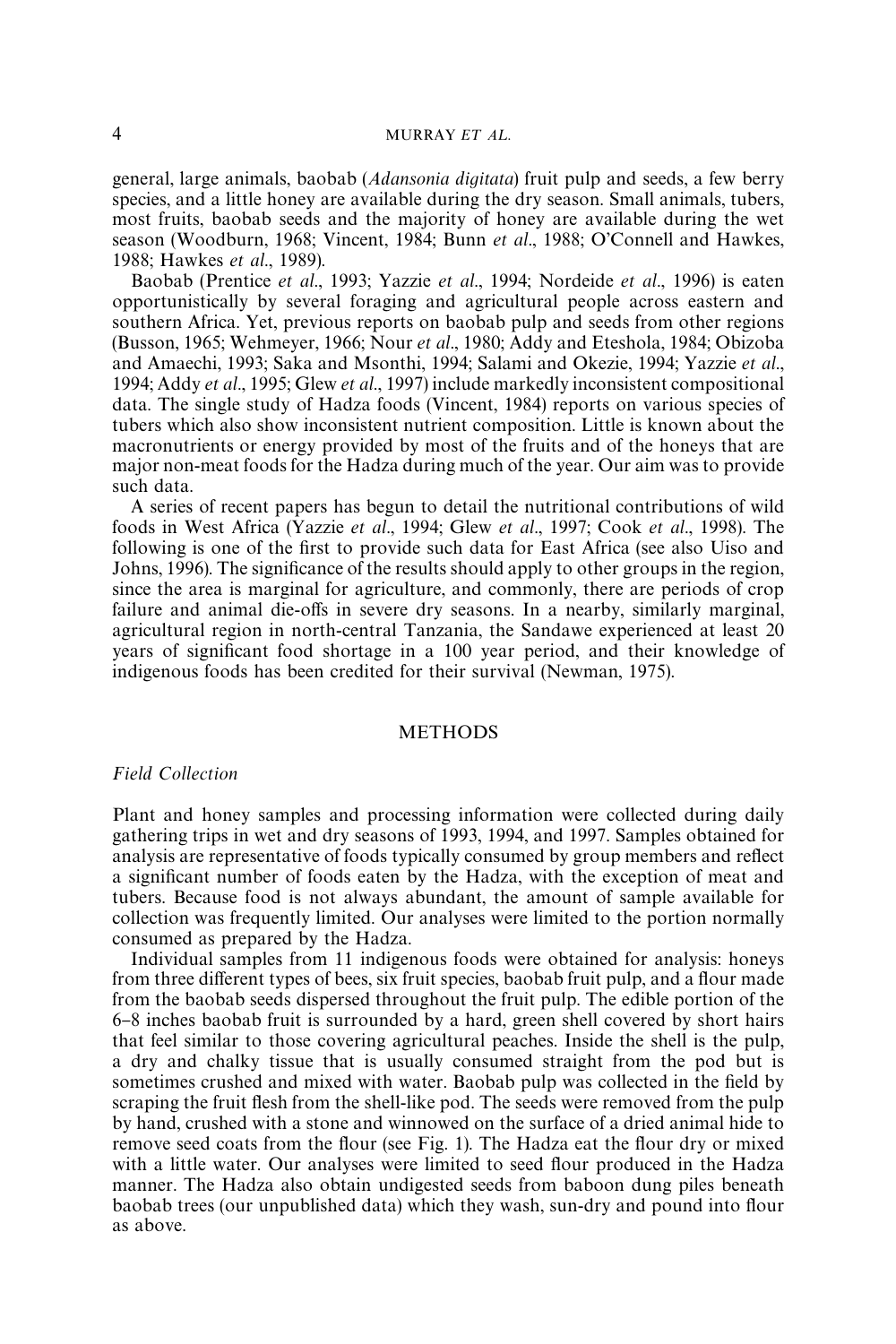<span id="page-2-0"></span>

FIGURE 1. A Hadza woman preparing baobab seed flour. The seeds are removed from the dry fruit-pulp, which is eaten separately. The flour is produced by crushing the seeds with a hammerstone followed by winnowing on the surface of a dried animal hide to remove seed coats. The Hadza eat the flour dry or mixed with a little water. Photograph by Shawn S. Murray, 1994.

Individual samples of six fruit species<sup>3</sup> were collected, including five berries [hlukayebe (*Grewia villosa* Willd.), kongolubi (*Grewia bicolor* Juss.), masakapi (*Cordia* cf *crenata* Del.), undushibi (*Cordia* cf *sinensis* K. Schum.), and kisinubi (*Cordia* cf *sinensis* K. Schum.)] and a drupe [pawe, *Sclerocarya birrea* or *Sclerocarya ca*+*ra*, also

<sup>&</sup>lt;sup>3</sup> Herbarium plant samples were collected for identification purposes during the dry and early wet seasons of 1993/94 and the late wet season of 1995. Flowers, seeds, and leaves were taken as available, labelled, and air-dried in plant presses for return to the U.S. Samples were identified in Nairobi by Mr Frank Magogo, Herbarium Department, Kenya National Museums and in the United States by Shawn S. Murray under the direction of Dr Roy Gereau, Center for African Botany, Missouri Botanical Gardens.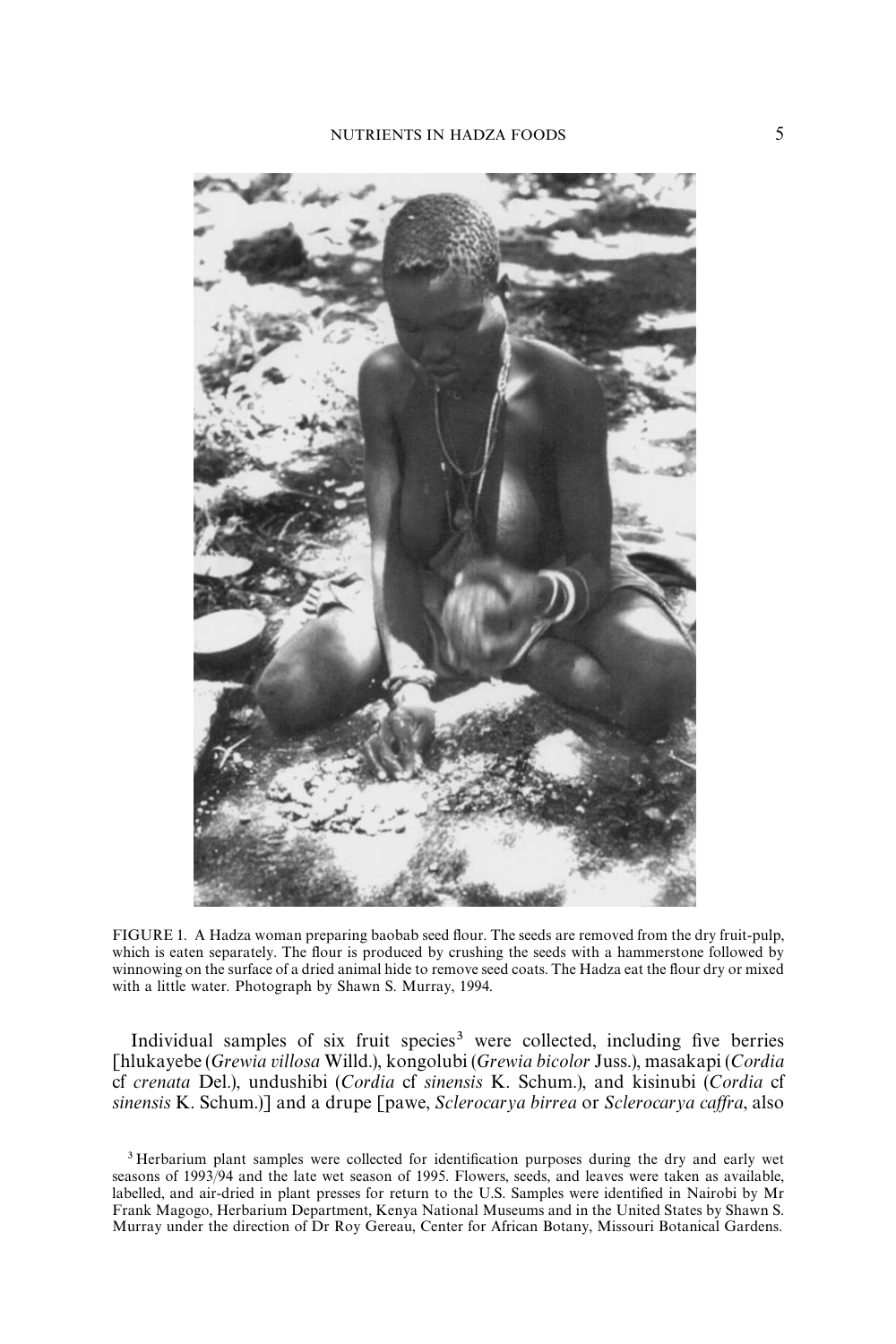## 6 MURRAY *ET AL*,

known as marula; see [Newman, 1975;](#page-10-0) [Lee, 1979; Peters, 1988, 1993\]](#page-10-0). Two of the berries (kisinubi and undushibi) are distinguished with different names by the Hadza although they appear to be the same species (*Cordia* cf *sinensis*) based on leaf morphology (see footnote 3). The two were analyzed separately and are referred to below as different berries.

The berries tend to have little flesh with large seeds. The drupe, pawe, is apricot-like with soft flesh surrounding a hard nut which is valued for its nutmeat in eastern and southern Africa. The Hadza eat the pawe fruit flesh from the nut. When eating berries, they expectorate many seeds; the remainder passes through the Hadza digestive systems without alteration. Two of the berries, hlukayebe and kongolubi, are commonly eaten in a raisin-like state after they have dried on the bush, whereas the other berries and pawe are eaten when ripe and full of moisture. All fruits were collected in the state normally eaten by the Hadza. All fruits, with one exception, were air-dried in the shade to facilitate transport. Hlukayebe (*Grewia villosa*) was sun-dried and the dry, papery hull loosened from the berry by vigorous rubbing between the hands and winnowed by blowing, following the Hadza method. The six honey samples were not subjected to any in-field processing.

#### ¸*aboratory Processing*

Each honey sample was blended with distilled water (1:10, vol:vol) and lyophilized. Baobab fruit pulp and seed flour were ground using a mortar and pestle. Berry samples were stirred vigorously  $(35-39^{\circ}C, \sim 2.5 \text{ h})$  in distilled water to allow recovery of the edible portion for analysis. After 1h of stirring, berry skins were punctured to facilitate berry disintegration and release of the berry flesh. One berry, kongolubi, had fibers that were tenaciously bound to the seeds. These were not forcefully detached from the seeds, as they probably were not typically removed in the mouth of the Hadza. Seeds were removed from the berry skin and flesh and the aqueous solutions containing berry skin and flesh were lyophilized and ground using a mortar and pestle. Berry seeds were not included in compositional analyses since swallowed seeds pass through the Hadza digestive system unbroken. Pawe #esh was separated from the pawe seed and only the flesh was analyzed as the Hadza eat the flesh from the seed.

### *Analytical Methods*

The analytical procedures included determination of moisture, fat, protein, and ash. In addition, total dietary fiber and starch, where appropriate, were measured to distinguish the various carbohydrate fractions. The fraction containing mono- and disaccharides was calculated by difference. All analyses were conducted in duplicate using dry (i.e., lyophilized) sample.

Moisture contents of the honeys were determined by lyophilization to a constant weight [\(Marlett, 1992\)](#page-10-0). The moisture contents of the baobab pulp and flour were determined by vacuum oven-drying  $(70^{\circ}C, 5 h)$  [\(Marlett, 1992\).](#page-10-0) Moisture content of the non-baobab fruits was calculated in the field with the seeds included as the difference between the collected sample weight (i.e., fresh weight or, in the cases of hlukayebe and kongolubi, raisin-like weight) and the sample weight after it had air-dried to a constant weight in shade or, in the case of hlukayebe, in sun. The drupe, pawe, was air-dried in the shade to a constant weight with the seed removed since the Hadza do not swallow the seed. Limited amounts of sample prevented measurement of residual moisture in the berries. Moisture was estimated to be  $\sim$  5% because the whole dried berries with skin intact did not take up moisture, as exposed flesh of fruit does.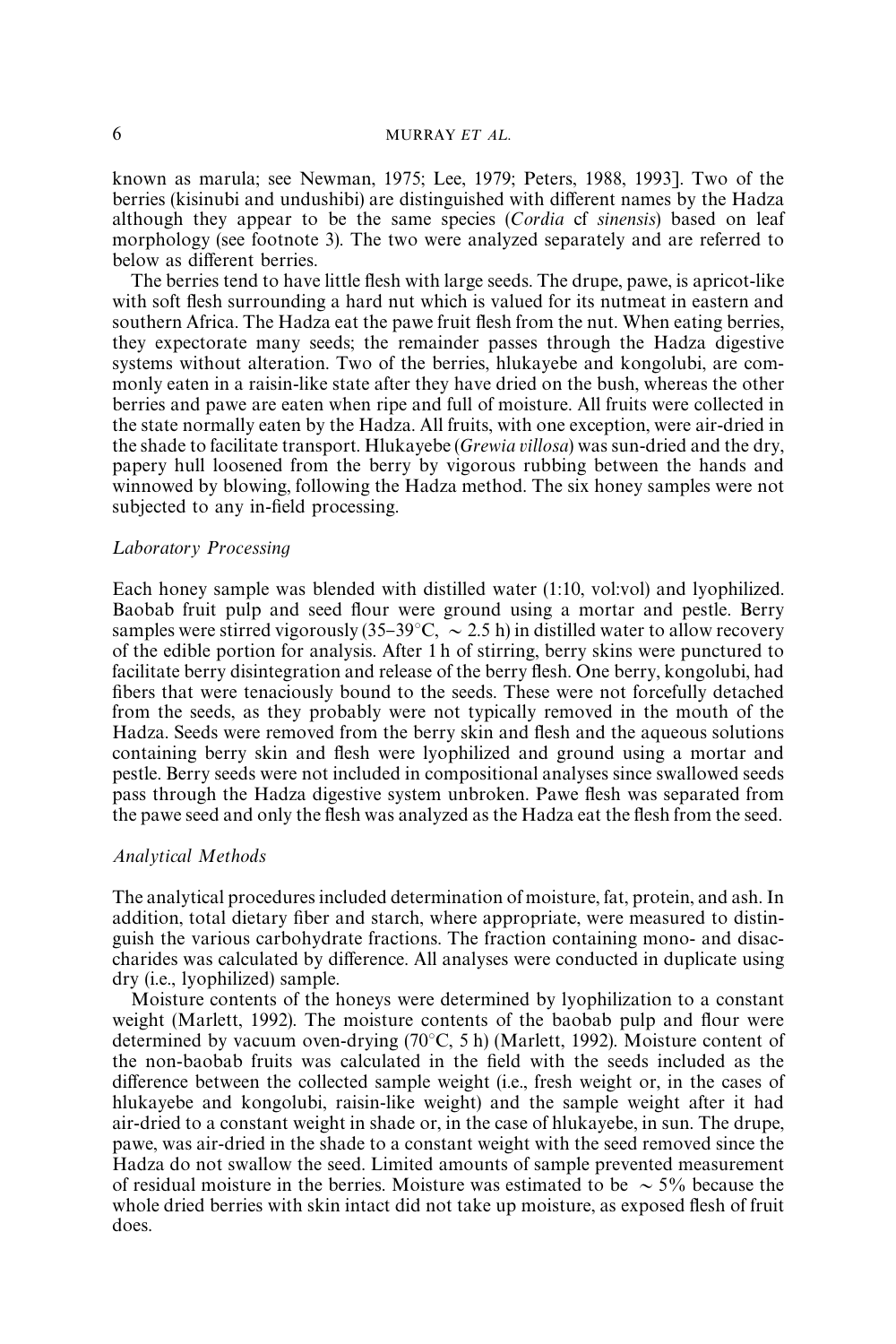Total fat was extracted using a modified AOAC method 14.019 [\(Conway and](#page-9-0) [Adams, 1975\)](#page-9-0). Briefly, fat was extracted from 1 g aliquots by heating in alcoholic HCl, followed by the addition of 95% ethanol. The sample was allowed to cool, ether and sodium sulphate were added, and the sample was shaken. Petroleum ether was added, and the sample was shaken again. The acidic ethanol layer was re-extracted twice more with a mixture of ether and petroleum ether. The combined, recovered supernatants were allowed to evaporate in a ventilated area, and any trace of moisture was eliminated by drying in a forced air oven  $(100^{\circ}C, 1.5 h)$  prior to gravimetric determination.

Nitrogen was measured in small aliquots  $(25-100 \text{ mg})$  by a micro-Kjeldahl method (Buchi-Brinkman digestion unit model 430 and distillation unit model 320, Brinkman Instruments, Inc, Westbury, NY) [\(Monsma](#page-10-0) *et al*., 1992). Crude protein was estimated as the nitrogen content multiplied by 6.25. To determine ash, 400 mg dry aliquots were ashed  $(450^{\circ}C, 24 h)$ , allowed to cool, wet with concentrated nitric acid, returned to the muffle furnace overnight ( $\geq$  16h), and allowed to cool in a desiccator before weighing.

Total dietary fiber content was determined by an enzymatic-gravimetric procedure (AOAC method 985.29, [Prosky](#page-10-0) *et al*., 1992), using 1 g aliquots and reagents and enzymes from Sigma Chemical Co. (St. Louis, MO), as previously described [\(Vollen](#page-10-0)[dorf and Marlett, 1993\)](#page-10-0). Fat was extracted from baobab seed flour prior to fiber analysis, as recommended. Starch was measured by an enzymatic-colorimetric method [\(AACC, 1976;](#page-9-0) method 76–11) on small samples (10–100 mg). Briefly, ethanolextracted sample (to remove simple sugars) was autoclaved to gelatinize starch, incubated with enzyme to hydrolyze starch and the liberated glucose quantitated by glucose oxidase.

#### RESULTS

#### *Fat Analysis*

Among the three types of honeys analyzed, fat content is generally low (8% dry wt. or less), and two samples (N!ateko-2 and Kanoa-2) have extremely low levels ( $\lt 2\%$  dry wt.). Fat levels of the non-baobab fruits are also consistently low (2% dry wt. or less). Baobab pulp has the lowest  $\left(\frac{1}{6}\right)$  fat content by dry weight, whereas baobab seed has almost 30% fat by dry weight (see [Table 1\)](#page-5-0).

#### *Protein Analysis*

The three types of honeys, the six non-baobab fruits and the baobab pulp show consistently low crude protein levels. For the honeys and baobab pulp, the levels are  $<$  4% of dry weight and among the non-baobab fruits, the values range from a low of 3.6% (*Sclerocarya birrea*) to a high of 15.2% (*Cordia sinensis*) on a dry weight basis. In contrast, the baobab seed flour contained  $\sim$  36% protein in dry weight.

## *Carbohydrate Analysis*

Several types of carbohydrates were measured, and the results vary across the different food types. In terms of starch, the honeys and baobab seed have only a trace. Starch was not measured in the non-baobab fruits because of limited sample but, based on compositions in other east African berries and drupes [\(Conklin-Brittain](#page-9-0) *et al*[., 1998\),](#page-9-0) we assume that the ones eaten by the Hadza contain only a trace of starch. Only the baobab pulp contains measurable starch levels (11% dry wt.).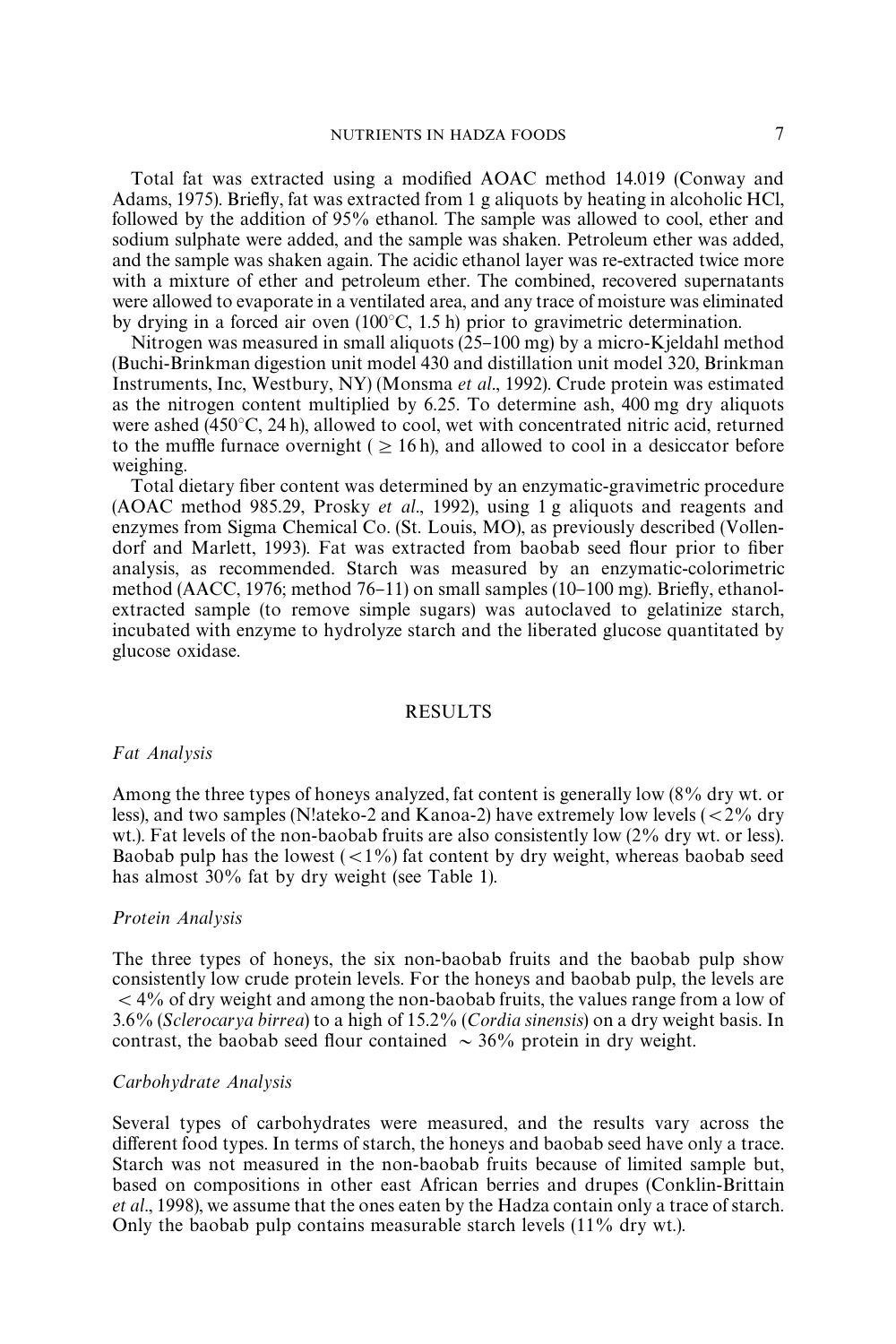<span id="page-5-0"></span>

|                              |                                        | Crude<br>protein | Fat  | Starch <sup>3</sup> | Simple<br>sugars <sup>4</sup> | Dietary<br>fiber <sup>5</sup> | Ash  | Energy <sup>6</sup>                      |
|------------------------------|----------------------------------------|------------------|------|---------------------|-------------------------------|-------------------------------|------|------------------------------------------|
| Sample <sup>1</sup>          | Moisture <sup>2</sup><br>$\frac{0}{0}$ |                  |      |                     | $(g/100 g$ dry wt.)           |                               |      | (kJ (kcal))<br>$(100 \text{ g dry wt.})$ |
| Honey                        |                                        |                  |      |                     |                               |                               |      |                                          |
| Ba'alako-1                   | 17.8                                   | 3.8              | 8.1  | tr                  | 87.7                          |                               | 0.4  | 1835 (439)                               |
| Ba'alako-2                   | 12.4                                   | 2.7              | 6.2  | tr                  | 90.5                          |                               | 0.6  | 1793 (429)                               |
| N!ateko-1                    | 23.5                                   | 3.2              | 5.1  | tr                  | 90.8                          |                               | 0.9  | 1764 (422)                               |
| N!ateko-2                    | $\qquad \qquad$                        | 3.1              | 1.3  | tr                  | 94.8                          |                               | 0.8  | 1685 (403)                               |
| Kanoa-1                      | 21.6                                   | 3.1              | 6.2  | tr                  | 89.9                          |                               | 0.8  | 1789 (428)                               |
| Kanoa-2                      |                                        | 1.7              | 1.5  | tr                  | 96.0                          |                               | $-7$ | 1689 (404)                               |
| Baobab                       |                                        |                  |      |                     |                               |                               |      |                                          |
| Ground seed                  | 4.8                                    | 36.3             | 29.3 | tr                  | 11.2                          | 14.1                          | 9.1  | 1898 (454)                               |
| Pulp                         | 4.7                                    | 2.5              | 0.7  | 11.0                | 35.6                          | 45.1                          | 5.1  | 849 (203)                                |
| Non-baobab fruit             |                                        |                  |      |                     |                               |                               |      |                                          |
| Kisinubi                     | 73.0                                   | 12.6             | 1.8  |                     | 68.8                          | 11.6                          | 5.2  | 1430 (342)                               |
| (Cordia cf sinensis)         |                                        |                  |      |                     |                               |                               |      |                                          |
| Undushibi                    | 71.0                                   | 15.2             | $-7$ |                     | 61.4                          | 13.6                          | 7.8  | 1354 (324)                               |
| (Cordia cf sinensis)         |                                        |                  |      |                     |                               |                               |      |                                          |
| Masakapi                     | 69.0                                   | 12.7             | 1.9  |                     | 62.5                          | 17.8                          | 5.1  | 1329 (318)                               |
| (Cordia cf crenata)          |                                        |                  |      |                     |                               |                               |      |                                          |
| Hlukayebe                    | 24.0                                   | 7.1              | $-7$ |                     | 72.7                          | 13.4                          | 4.8  | 1409 (337)                               |
| (Grewia villosa)             |                                        |                  |      |                     |                               |                               |      |                                          |
| Kongolubi                    | 26.0                                   | 12.0             | 2.0  |                     | 66.1                          | 13.2                          | 6.7  | 1379 (330)                               |
| (Grewia bicolor)             |                                        |                  |      |                     |                               |                               |      |                                          |
| Pawe<br>(Sclerocarya birrea) | 83.0                                   | 3.6              | $-7$ |                     | 49.9                          | 37.7                          | 6.8  | 970 (232)                                |

TABLE 1Nutritional composition of foods consumed by Hadza foragers

*Note*: tr is  $< 0.5\%$ ;  $-$  is not determined.

<sup>1</sup>All samples were collected during the 1994 wet season, except Ba'alako-2, which was collected during the dry season of 1993, and Pawe which was collected during the dry season of 1997. The two samples of N!ateko were collected at different locations in the 1994 wet season.

 $^2$  Non-baobab fruit moisture was measured in the field (see text) and is reported with seeds intact, except for Pawe where the nut-like seed was removed prior to weight determination.

<sup>3</sup>Based on carbohydrate analyses in other East African fruits [\(Conklin](#page-9-0)–Brittain *et al.*, 1998), we assume that the berries contain only a trace of starch.

<sup>4</sup>The fraction containing monosaccharides and disaccharides was calculated by difference.

<sup>5</sup>Based on commercial honeys ([Gojmerac,](#page-9-0) 1981), we assume that dietary fiber in the honeys is virtually absent.

<sup>6</sup> Energy was calculated using  $16.7$  kJ (4 kcal)/g for protein and carbohydrate and 37.6 kJ (9 kcal)/g for fat.

7 Assumed level equivalent to that in similar samples.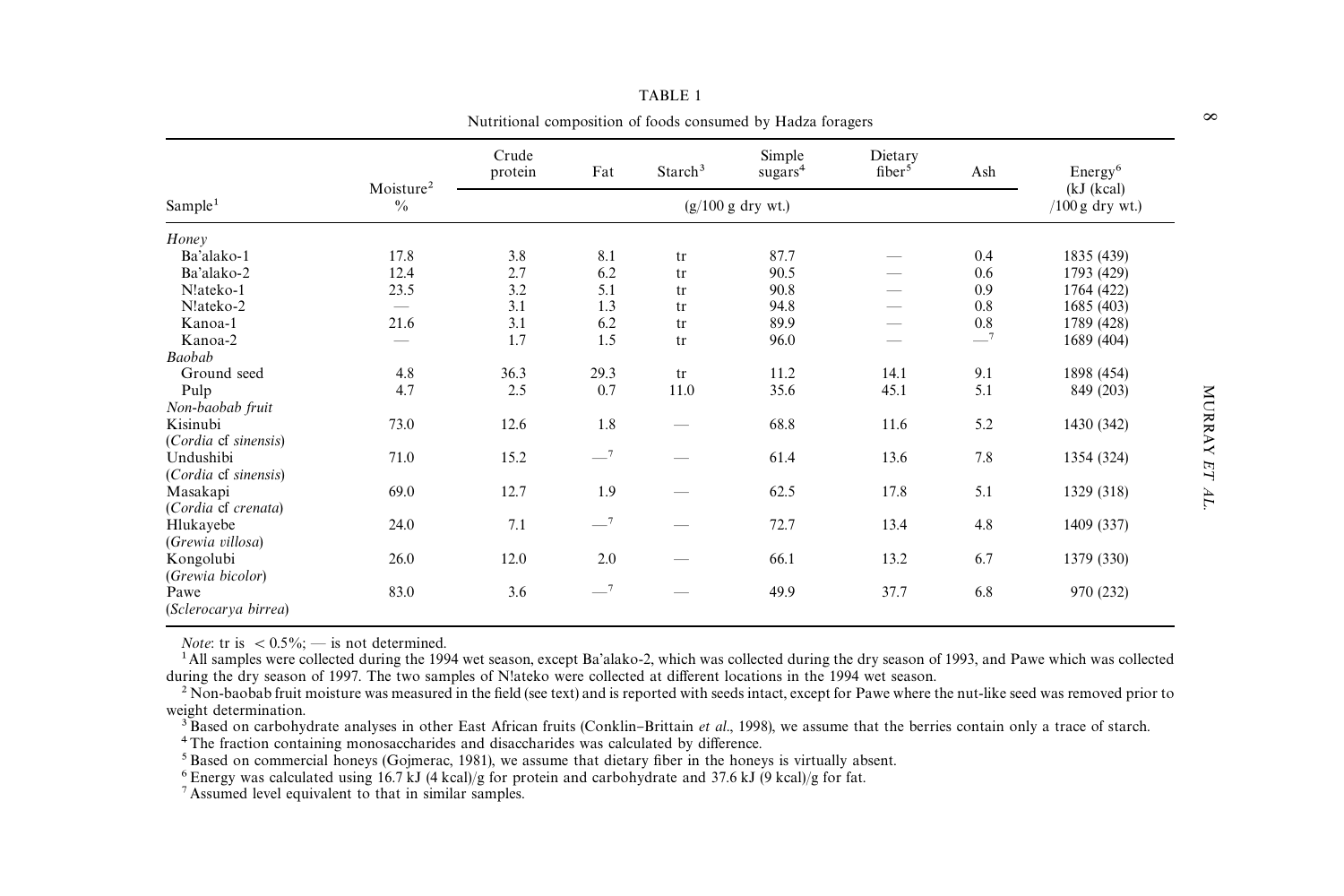# NUTRIENTS IN HADZA FOODS 9

In terms of dietary fiber, the honeys were not analyzed but based on commercial honeys [\(Gojmerac, 1981\),](#page-9-0) we assume that dietary fiber is virtually absent. The five berries have relatively consistent fiber contents ranging from 12 to 18% dry wt., but the dry weight of pawe fruit has almost  $40\%$  fiber. Baobab seed has a level similar to the berries, and the pulp is similar to pawe fruit at 45% dietary fiber in dry weight.

In terms of mono- and disaccharides, the honeys contain the highest level (up to 96% dry wt.), followed by the berries (60–70% dry wt.) and the pawe fruit (50% dry wt.). This is followed by baobab pulp (36% dry wt.), and baobab seed has the lowest level  $(11\%$  dry wt.).

#### *Energy*

In calculating the energy content of these foods, we used  $38 \text{ kJ}$  (9 kcal)/g for fat and 17 kJ (4kcal)/g for protein and carbohydrate (all on a dry weight basis); dietary "ber was not included in the carbohydrate fraction for energy calculations. The honeys and the baobab seed provide roughly equivalent amounts of energy on a dry-weight basis  $[1670–1900 \text{ kJ} (400–450 \text{ kcal})/100 \text{ g dry weight}]$ . The berries are lower by about  $\frac{420 \text{ kJ}}{100 \text{ kcal}}$ /100 g dry weight at  $\frac{1255 - 1420 \text{ kJ}}{300 - 340 \text{ kcal}}$ /100 g dry weight. Pawe fruit and the baobab pulp are similar to one another at  $835-960 \text{ kJ}$  $(200-230 \text{ kcal})/100 \text{ g}$  dry weight and are lower than the berry fruits by about 420 kJ  $(100 \text{ kcal})/100 \text{ g dry weight.}$ 

# $Variation$

Two of the three honeys show marked differences between the two individual samples analyzed. This probably reflects different amounts of included bee larvae and pollen, as discussed below.

#### DISCUSSION

The three types of honey all show consistently low crude protein, relatively high moisture, variable but relatively low fat, trace levels of starch, and low ash content. The percent of mono- and disaccharides in dry samples is  $\sim$  90%, and the energy level is  $> 1670$  kJ ( $> 400$  kcal) per 100 g of dry weight. The six samples of honey that we analyzed are similar to the average for 490 American honeys (White *et al*[., 1962\)](#page-10-0) in levels of moisture and mono- and disaccharides, but the Hadza honeys show relatively higher levels of protein, fat, and ash. The Hadza do not remove the bee larvae from the combs as they are eaten, which probably accounts for these slightly higher levels compared with cleaned, United States' honeys. As expected, sugars were the major energy source in the honeys, providing 80–95% of the energy, although several samples had significant fat levels. Combs eaten by the Hadza, other than the ones we analyzed, may contain significantly more larvae; therefore, we suggest that they could provide an important fat source during parts of the year.

The non-baobab fruits consisted of  $20-80%$  moisture, but the majority have &70%. The hlukayebe (*Grewia villosa*) and kongolubi (*Grewia bicolar*), which are eaten dry directly from the bush, have the lowest levels of moisture. In contrast, pawe (*Sclerocarya birrea*), which has the highest moisture level, and the berries with more moisture can provide a significant amount of water for the Hadza. The berries provide more energy than baobab pulp, although not at the level provided by baobab seeds or honey. When compared with agricultural American blackberries (*Rubus* sp.) and raspberries (*Rubus* sp.) [\(USDA, 1982\),](#page-10-0) the Hadza fruits are somewhat lower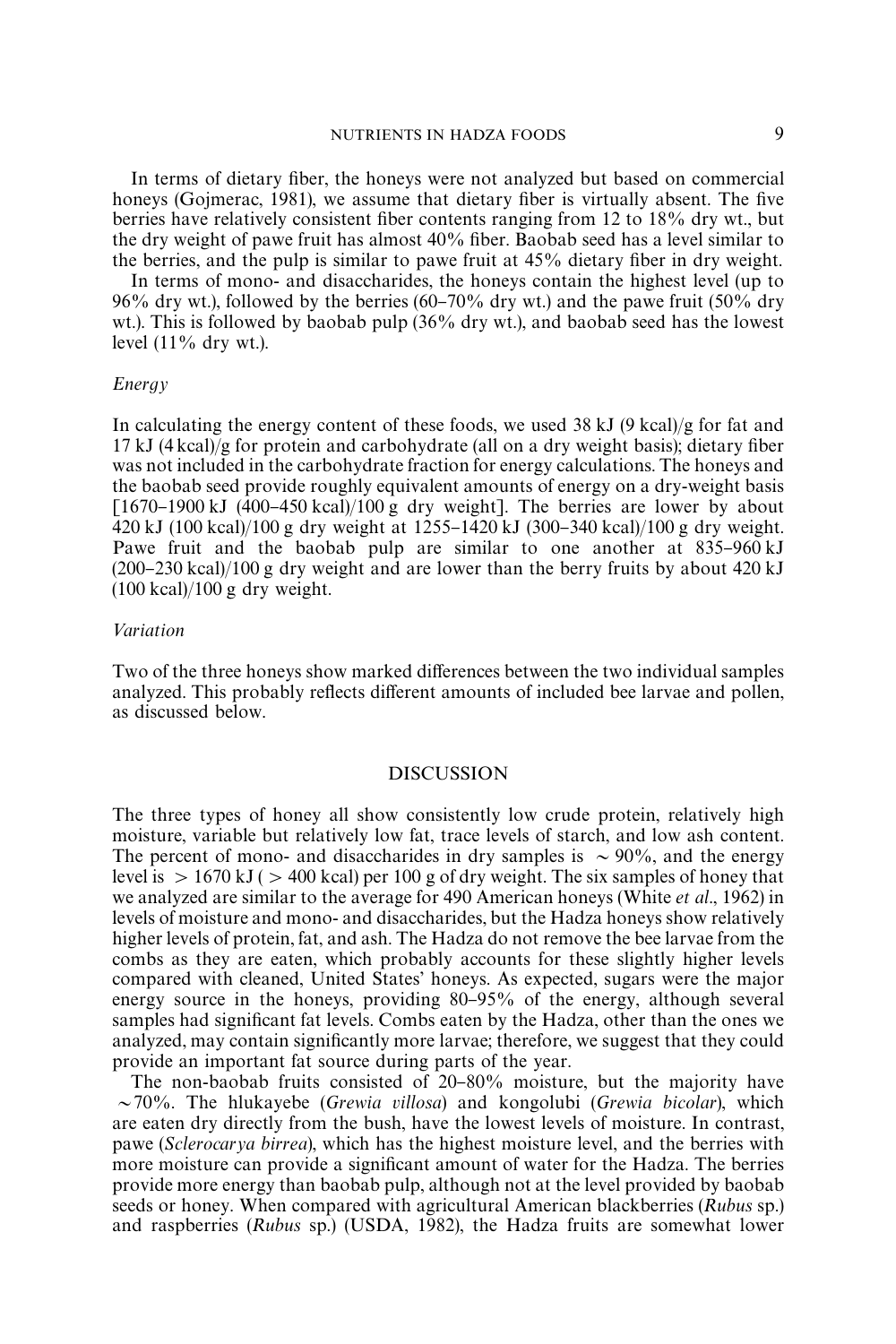in fat (around 2 g versus 2.8 g and 4.5 g/100 g dry wt., respectively) and somewhat higher in digestible carbohydrate  $(61-73 \text{ g}$  versus 61 g and 54 g/100 g dry wt., respectively). Therefore, the Hadza fruits are higher in total energy  $[1329-1430 \mathrm{kJ}]$  $(318-342 \text{ kcal})/100 \text{ g dry wt.}$ ] than are blackberries [1204 kJ (288 kcal)/100 g dry wt.) and raspberries [1179 kJ (282 kcal)/100 g dry wt.] (calculated from data in [USDA,](#page-10-0) [1982\).](#page-10-0) Thus, when available, these berries are good sources of energy for the Hadza. Hadza berries are also higher in protein  $(7-15 g/100 g$  dry wt.) than are blackberries (5 g/100 g dry wt.) and raspberries (7 g/100 g dry wt.), although the amino acid compositions are necessary to assess protein quality. We were unable to perform this analysis due to the small size of the available sample but assume that it is not of particularly high quality. When eaten fresh, the total protein of these fruits should be quite low.

Our data on baobab are, with some exceptions, similar to those previously published (see [Table 2\),](#page-8-0) although there is marked variation among the published values. Previous estimates for energy in seeds range from 1505 to 2341 kJ  $(360-560 \text{ kcal})/$ 100 g of dry weight and our samples contained 1881 (450 kcal)/100 g of dry weight. The levels in pulp range from a low of 836 kJ  $(200 \text{ kcal})/100 \text{ g}$  in our sample to a high of 1463 kJ (350 kcal)/100 g of dry weight [\(Saka and Msonthi, 1994\)](#page-10-0). Some of the variability reported in baobab seeds and pulp is due to the use of different analytical methodologies and methods of reporting. In some cases, only cellulose [\(Busson, 1965\)](#page-9-0) or crude "ber [\(Wehmeyer, 1966;](#page-10-0) Nour *et al*[., 1980;](#page-10-0) [Saka and Msonthi, 1994; Salami](#page-10-0) [and Okezie, 1994\),](#page-10-0) rather than total dietary fiber, is reported. This underestimates the "ber content and increases the apparent amount of digestible carbohydrate because carbohydrate is calculated as the mass remaining after protein, fat, ash, and fiber are subtracted from 100 g of the dry sample. The result is an overestimate of the calculated energy content of a food. One strength of our study was that we measured dietary fiber directly. Because fiber, by definition, is not digested by the digestive enzymes from the human gastrointestinal tract, we did not include fiber in our energy calculations. This probably accounts for the relatively low energy levels (although high compared with other foods) we report for seed flour and fruit pulp. Beyond the obvious methodological differences, however, it is not known how much, if any, variation is due to the season in which the samples were collected, the portion of the seed used for analysis (e.g., flour only versus total seed), or the age of the plant.

Even though the energy levels we report are low compared with the majority of those published previously, it is clear that baobab seed flour is an important source of energy (see als[o Ralaimanarivo](#page-10-0) *et al*., 1982) as well as protein for the Hadza. It is significantly higher in total protein than are local agricultural plants like sorghum (11.4% protein), millet (11.9% protein), and manioc (0.9% protein) (Glew *et al*[., 1997\).](#page-9-0) Although local agricultural beans are high in protein (37.8% protein; [Glew](#page-9-0) *et al*., [1997\),](#page-9-0) the Hadza do not trade for agricultural beans and eat none of the wild beans in their area. Compared with the WHO standard protein, baobab seed contains better amino acid quality than all of the agricultural plants, except beans, even though it has inadequate levels of histidine, methionine, and lysine (Glew *et al*[., 1997\).](#page-9-0) The Hadza's removal of the seed coat apparently reduces the level of trypsin inhibitor in the #our [\(Addy and Eteshola, 1984\)](#page-9-0) although other processing methods that reportedly enhance the availability of various nutrients in baobab foods [\(Obizoba and](#page-10-0) [Amaechi, 1993;](#page-10-0) [Obizoba and Anyika, 1994;](#page-10-0) Addy *et al*[., 1995\)](#page-9-0) are not used by the Hadza. The pulp contains energy levels that are similar to those in non-baobab fruits, and because it is available for a much longer period throughout the year than is true for other fruits, the pulp could provide an important source of energy on an annual basis. In addition, the pulp contains significant levels of calcium [\(Prentice](#page-10-0) *et al.*, 1993) and vitamin C [\(Carr, 1955\).](#page-9-0)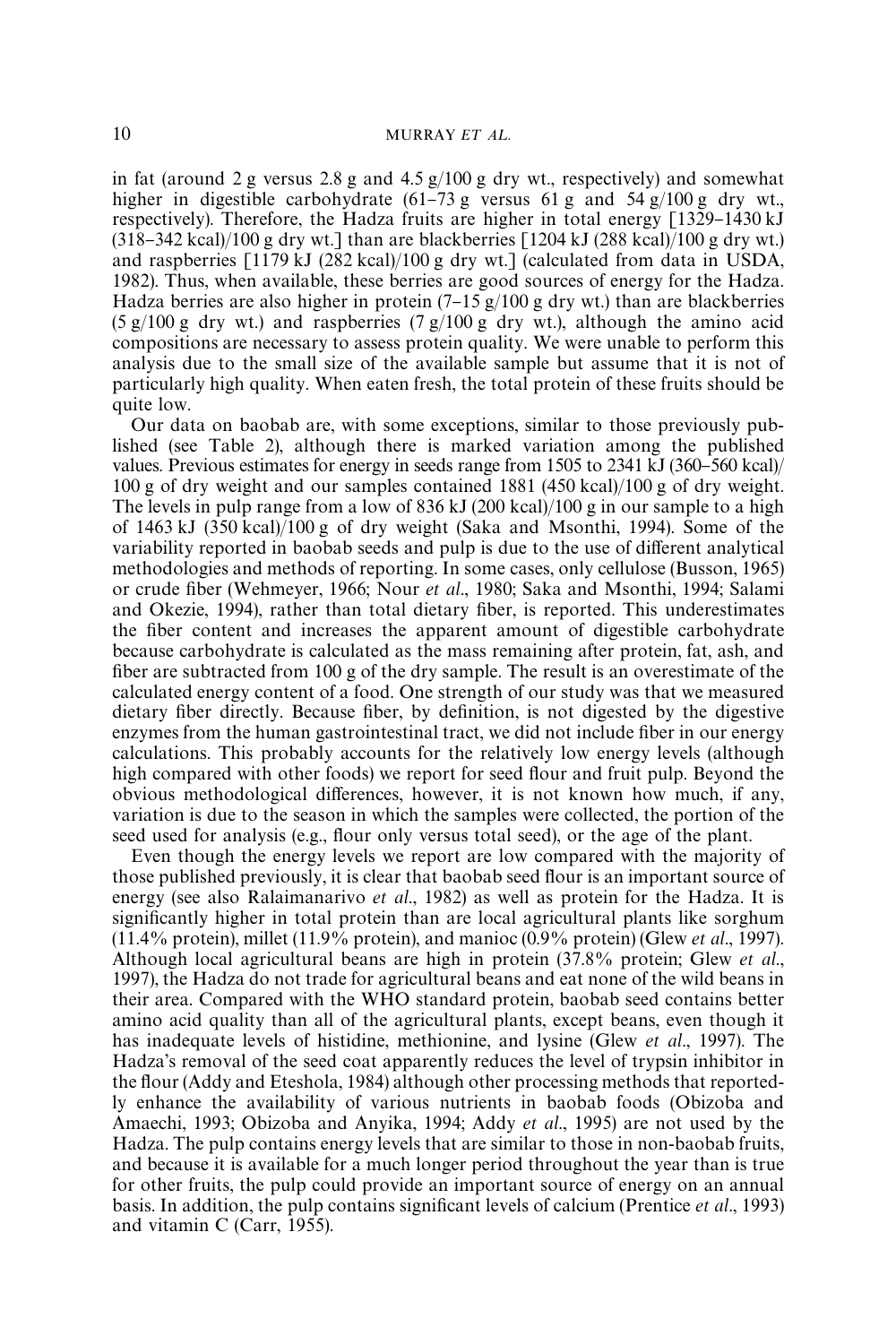<span id="page-8-0"></span>

|                                         | Moisture<br>$\frac{0}{0}$ | Crude<br>protein | Fat                          | <b>CHO</b>        | Fiber             | Ash  | Energy <sup>1</sup><br>(kJ (kcal)) |  |
|-----------------------------------------|---------------------------|------------------|------------------------------|-------------------|-------------------|------|------------------------------------|--|
| Sample                                  |                           |                  | $(100 \text{ g dry weight})$ |                   |                   |      |                                    |  |
| Pulp                                    |                           |                  |                              |                   |                   |      |                                    |  |
| <b>Busson</b> (1965)                    | $-2$                      | 2.5              | 0.8                          | 81.33             | 11.4 <sup>4</sup> | 4.0  | 1430 (342)                         |  |
| Wehmeyer (1966)                         |                           | 3.2              | 0.3                          | 81.6 <sup>3</sup> | $9.4^{5}$         | 5.5  | 1430 (342)                         |  |
| Nour <i>et al.</i> (1980)               | 6.7                       | 2.6              | 0.2                          | 86.2 <sup>3</sup> | $5.7^{5}$         | 5.3  | 1492 (357)                         |  |
| Obizoba and Amaechi (1993)              | 19.9                      | 19.1             | 5.1                          | $73.4^3$          | $-2$              | 2.4  | 1739 (416)                         |  |
| Saka and Msonthi (1994) <sup>8</sup>    | 13.2                      | 3.1              | 4.3                          | $79.4^3$          | 8.3 <sup>5</sup>  | 5.0  | 1542 (369)                         |  |
| This study                              | 4.7                       | 2.5              | 0.7                          | $46.6^{6}$        | $45.1^7$          | 5.1  | 849 (203)                          |  |
| Seed                                    |                           |                  |                              |                   |                   |      |                                    |  |
| <b>Busson</b> (1965)                    | $-2$                      | 41.6             | 31.5                         | 16.0 <sup>3</sup> | 2.2 <sup>4</sup>  | 8.7  | 2149 (514)                         |  |
| Obizoba and Amaechi (1993) <sup>8</sup> | 8.1                       | 32.7             | 34.1                         | 30.0 <sup>3</sup> | $-2$              | 5.0  | 2332 (558)                         |  |
| Salami and Okezie (1994) <sup>8</sup>   | 3.6                       | 35.0             | 12.4                         | 29.9              | 7.1 <sup>5</sup>  | 15.7 | 1551 (371)                         |  |
| Addy and Eteshola $(1984)^8$            | 4.0                       | 28.4             | 29.7                         | 24.1 <sup>3</sup> | 10.8 <sup>5</sup> | 6.9  | 1994 (477)                         |  |
| This study                              | 4.8                       | 36.3             | 29.3                         | 11.2 <sup>6</sup> | $14.1^7$          | 9.1  | 1898 (454)                         |  |

TABLE 2Comparative data on the nutritional composition of Baobab pulp and seed

*Note*: <sup>1</sup>Energy was calculated using 16.7 kJ (4 kcal)/g for protein and carbohydrate and 37.6 kJ (9 kcal)/g for fat.

<sup>2</sup> Not determined.

<sup>3</sup> Carbohydrate determined by difference.<br><sup>4</sup> Cellulose only.<br><sup>5</sup> Crude fiber only.

<sup>6</sup> Sum of starch determined by enzymatic analysis and of mono- and disaccharides determined by difference [\(Table](#page-5-0) 1).

<sup>7</sup>Total dietary fiber.

<sup>8</sup> Dry weight totals do not add up to 100 g because each value is the average of multiple analyses.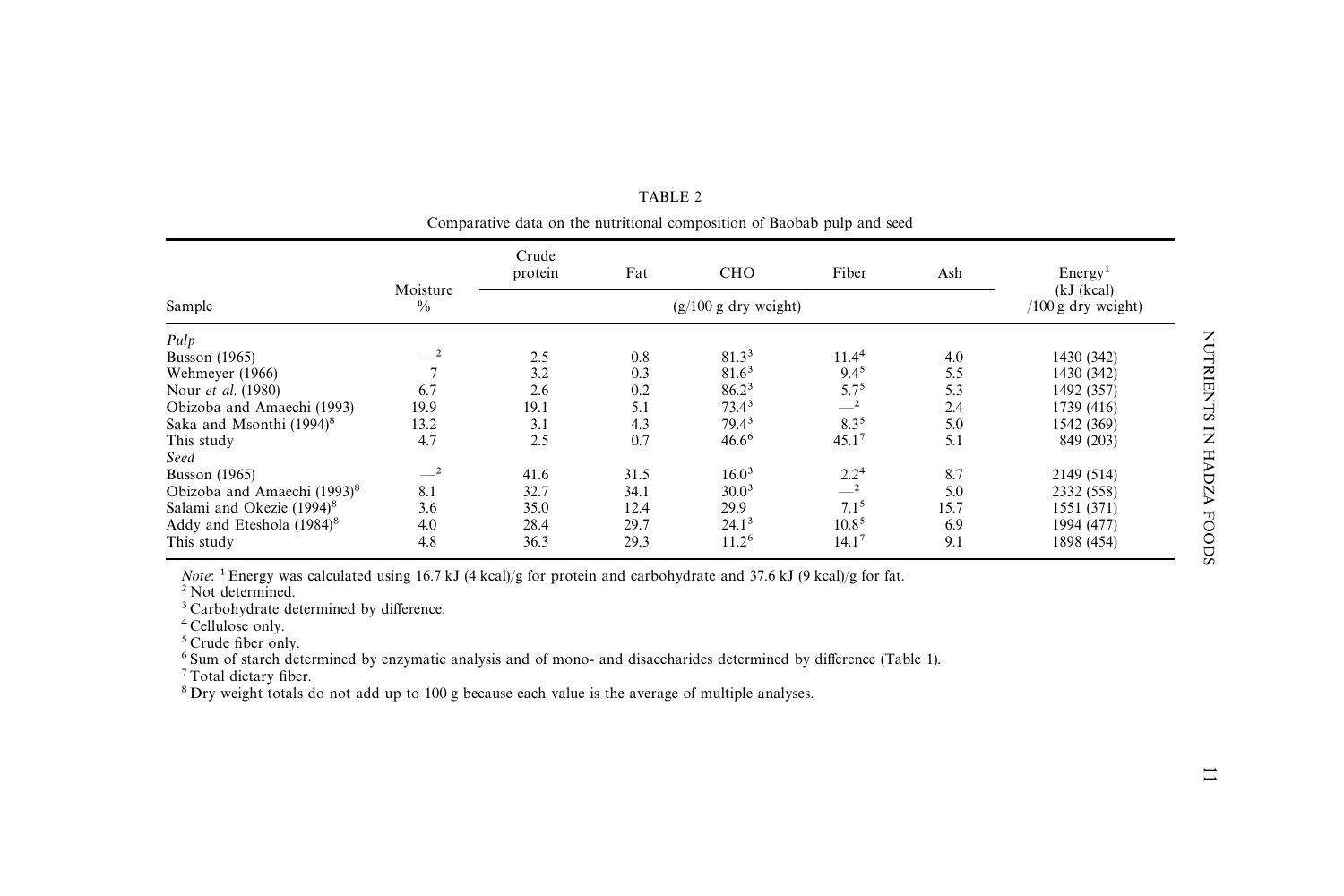#### <span id="page-9-0"></span>12 MURRAY *ET AL*,

Among the Hadza, men and women practice different food-collecting strategies, with men eating more meat and honey, and women eating more plant foods [\(Woodburn, 1968\)](#page-10-0). Baobab seeds are a good source of protein and, due largely to their high fat content, their energy content is equivalent to that from honey. Although the seeds are inadequate in three essential amino acids, minimal amounts of meat would complete these requirements. In addition, the baobab seeds are a more dependable energy source than honey. Women consistently returned with dozens of baobab fruits or with significant quantities of seeds over the majority of months of the year either through direct fruit collection or through collection of seeds in baboon dung piles. Honey is available in quantity only for a few months each year, as is true for non-baobab fruits. Overall, this suggests that baobab is an important, probably preferred, plant food for the Hadza even though other plants are eaten in significant quantities. Maintaining areas with healthy baobab groves is important for the future of Hadza and of other people living in agriculturally marginal regions.

#### ACKNOWLEDGEMENTS

Funding was provided by the National Geographic Society (MJS & HB), the Wenner Gren Foundation for Anthropological Research (MJS&HB), the Wisconsin Alumni Research Foundation (HB), and the Fulbright Foundation (HB). We are particularly grateful for the guidance given by Dr Roy Gereau, Center for African Botany, Missouri Botanical Gardens, Dr Beatrice Khayota, Head of Herbarium Department, Kenya National Museums, and Mr Frank Magogo, Herbarium Department, Kenya National Museums. We also thank the government of Tanzania for permitting this research and all of the Hadza women who allowed us to follow them throughout their workday for several months. Without their cooperation, this study would not have been possible.

## **REFERENCES**

AACC (1976). *Approved Methods of the AACC*. American Association of Cereal Chemists, St. Paul, Mn.

- Addy, E. O. and Eteshola, E. (1984). Nutritive value of a mixture of tigernut tubers (*Cyperus esculentus* L.) and baobab seeds (*Adansonia digitata* L.). *J. Sci. Food Agric*. **35,** 437-440.
- Addy, E. O. H., Salami, L. I., Igboeli, L. C., and Remawa, H. S. (1995). Effect of processing on nutrient composition and anti-nutritive substances of African locust bean (*Parkia* ,*licoidea*) and baobab seed (*Adansonia digitata*). *Plant Foods Human Nutr*. 48, 113-117.
- Bunn, H. T., Bartram, L. E., and Kroll, E. M. (1988). Variability in bone assemblage formation from Hadza hunting, scavenging, and carcass processing. *J. Anthropol. Arch.* 7, 412-457.
- Busson, F. (1965). *Plantes alimentaires de l'ouest africain*. L'Imprimerie Leconte, Marseille.
- Carr, W. R. (1955). Ascorbic acid content of baobab fruit. *Nature* 176, 1273.
- Conklin-Brittain, N. L., Wrangham, R. W., and Hunt, K. D. (1998). Dietary response of chimpanzees and cercopithecines to seasonal variation in fruit abundance. II. Macronutrients. *Int. J. Primatol*. **19**, 971–998.
- Conway, E. S. and Adams, M. (1975). Determination of fat in body tissues and food mixtures. *J*. *Assoc*. *O*+. *Anal. Chem.* 58, 23-32.
- Cook, J. A., VanderJagt, D. J., Pastuszyn, A., Mounkaila, G., Glew, R. S., and Glew, R. H. (1998). Nutrient content of two indigenous plant foods of the western Sahel: *Balanites aegyptiaca* and *Maerua crassifolia*. *J. Food Comp. Anal.* **11,** 221-230.
- Glew, R. H., VanderJagt, D. J., Lockett, C., Grivetti, L. E., Smith, G. C., Pastuszyn, A., and Millson, M. (1997). Amino acid, fatty acid, and mineral composition of 24 indigenous plants of Burkina Faso. *J*. *Food Comp. Anal.* **10**, 205-217.

Gojmerac, W. L. (1981). What You Should Know About Honey. Eureka Valley Enterprises, Madison, WI.

Hawkes, K., O'Connell, J. F., and Blurton Jones, N. G. (1989). Hardworking Hadza grandmothers. In *Comparative Socioecology: The Behavioral Ecology Of Humans And Other Mammals* (V. Standen and R. A. Foley, Ed.), pp. 341-366. Blackwell Scientific Publications, Oxford.